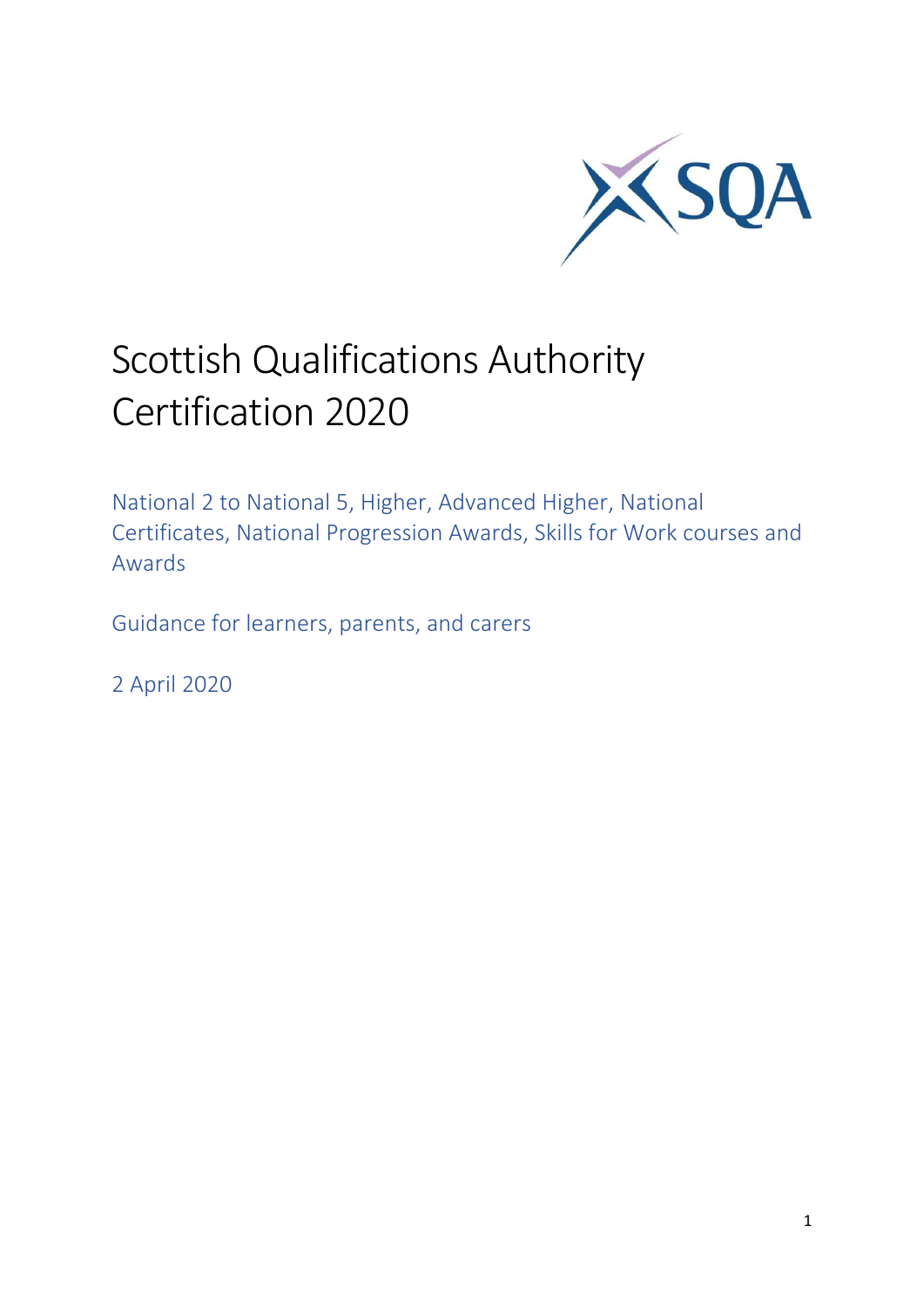# **Contents**

# **1. Introduction** 1.a. Background P3 1.b Which qualifications are covered by this guidance? P3 1.c. Why did SQA take the decision to cancel the exams, and not delay them to later in the summer or open the schools up just for the exams? P3 **2. Estimate Grades** 2.a. How will exams be certificated this year? P4 2.b. When and how should schools and colleges supply estimate grades to SQA? P4 2.c. Do students need to do further work? P4 2.d. What does this mean for subjects with internally assessed coursework? P4 **3. Coursework** 3a. Why aren't you marking my coursework? **4. Results** 4.a. When will we receive our results? P5 4.b. Will young people be able to progress to the next stage of their education or employment with the grades they receive this year? P5 4.c. Will schools and colleges still be able to question results, and use SQA's Post-results Services? P6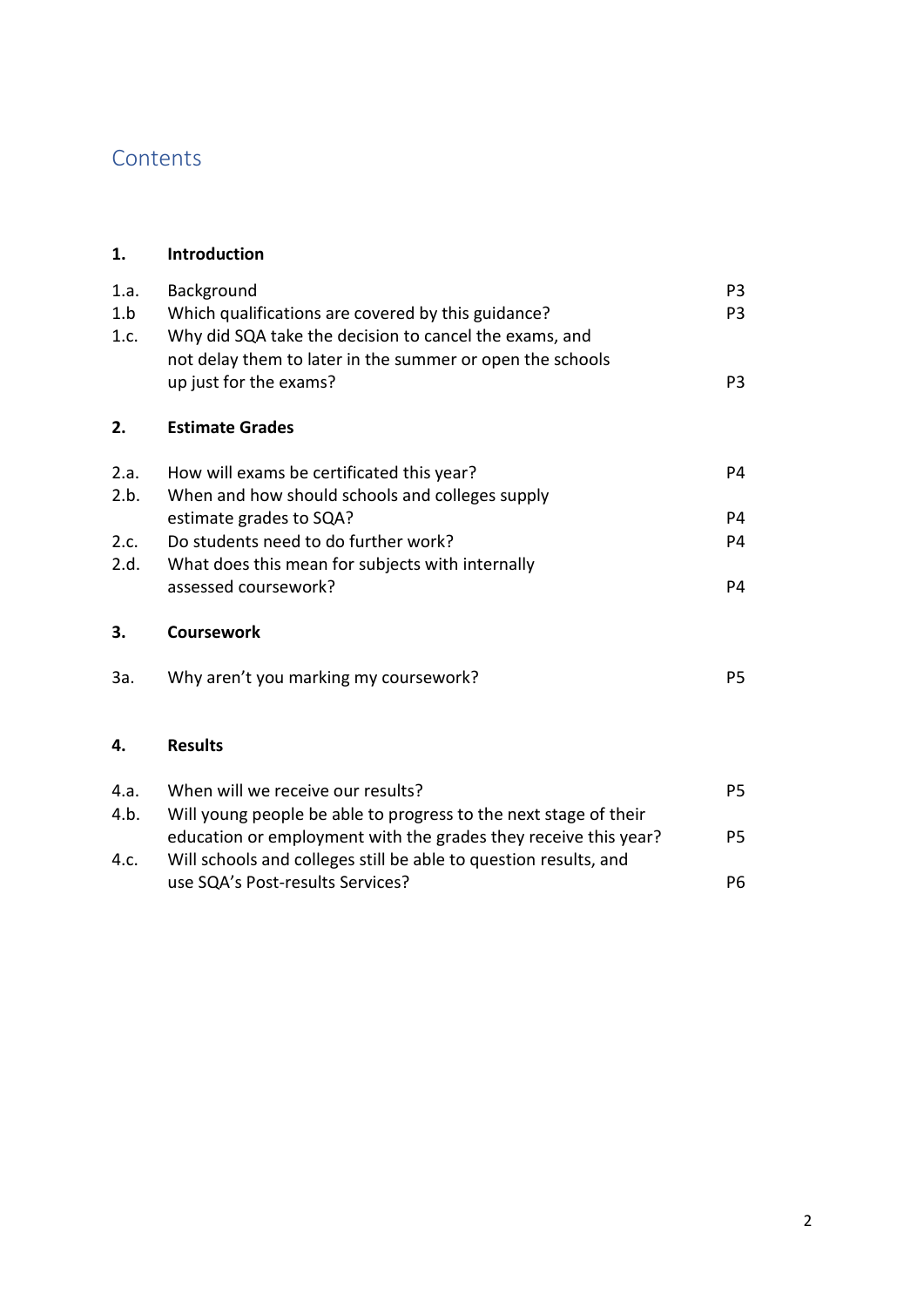# **1. Introduction**

#### **1.a. Background**

Due to the Coronavirus COVID-19 outbreak, the 2020 national examination diet cannot go ahead.

[In a statement to the Scottish Parliament,](https://www.gov.scot/publications/statement-covid19-managing-impacts-scottish-education/) John Swinney MSP, Deputy First Minister, and Cabinet Secretary for Education asked Scottish Qualifications Authority (SQA) to develop an alternative certification model.

Staff at SQA are working hard to ensure learners will receive their results no later than Tuesday 4 August. A free appeals service will be available this year, to allow schools and colleges to have a route to question any result.

We also recommend that learners [sign-up to MySQA](https://www.mysqa.org.uk/cs8/content/secure/my_homepage.jsp) to receive their results by text and/or email. Any learner who has previously signed up to receive their results through MySQA will continue to do so, and we recommend that those learners review their profile to make sure their contact details are up to date.

The guidance in this document aims to provide learners, parents, carers with answers to some common questions about how we will deliver a fair, safe and secure set of results over the coming months. It will be regularly updated.

#### **1.b. Which qualifications are covered by this guidance?**

This guidance is currently relevant to the following SQA qualifications:

- National 2 to National 5 courses
- Highers
- Advanced Highers
- National Certificates (NC)
- National Progression Awards (NPA)
- Skills for Work courses
- Awards

# **1.c. Why did SQA take the decision to cancel the exams, and not delay them to later in the summer or open the schools up just for the exams?**

This is an unprecedented situation and as the Deputy First Minister outlined in Parliament on 19 March, the exam diet in 2020 cannot go ahead.

The decision was made by The Scottish Government, using the latest medical and scientific advice.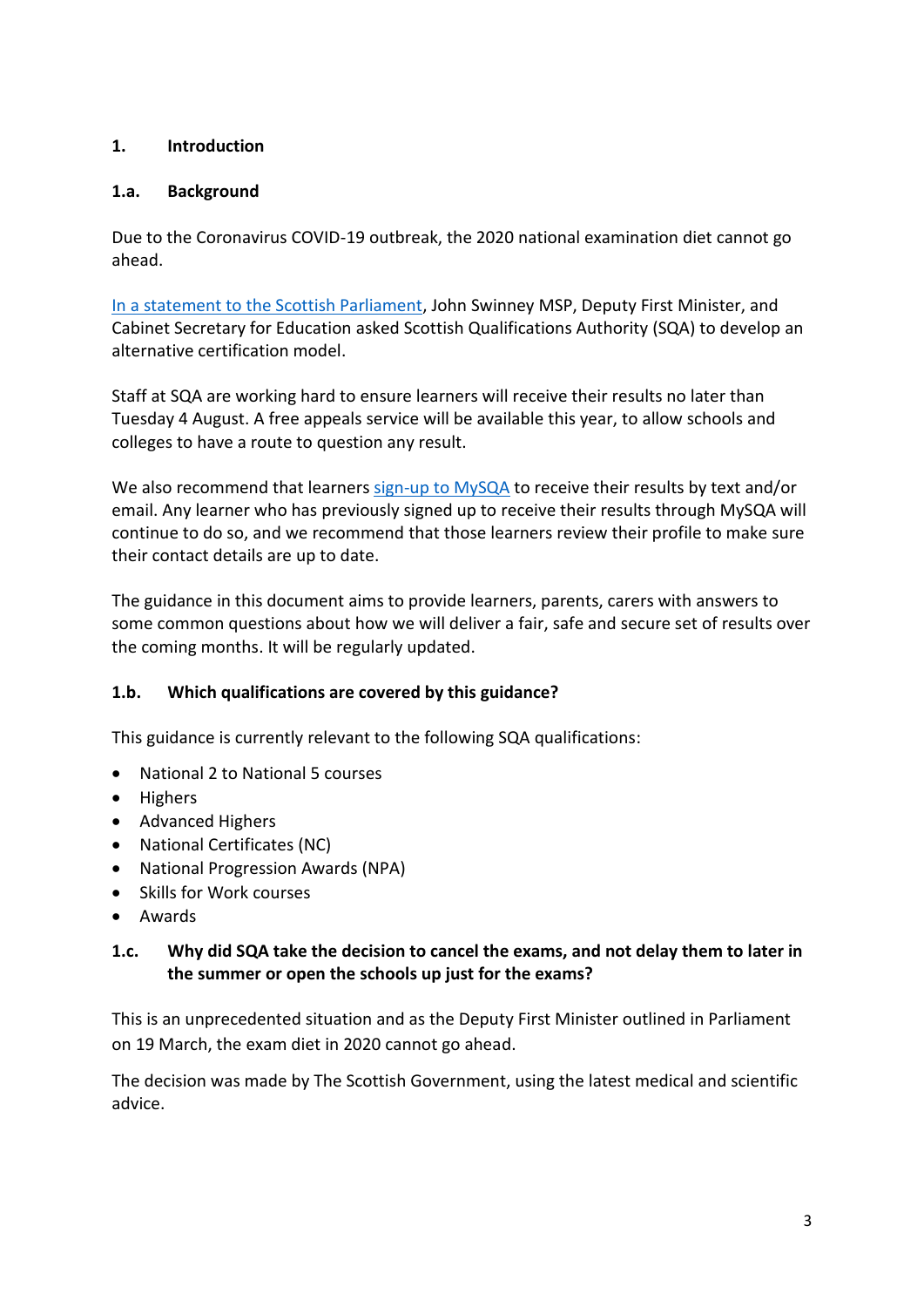# **2. Estimates Grades**

# **2.a. How will exams be certificated this year?**

We are asking teachers and lecturers at schools and colleges across the country to use their professional judgement, and knowledge of your work, to make an estimate of the grade and band. This will be based on learners' demonstrated and inferred attainment of the required skills, knowledge and understanding for each course at National 5, Higher and Advanced Higher.

This will provide SQA with the information needed to allow us to adjust estimates where necessary, to ensure consistency both across the country, and in comparison with previous years.

We will provide detailed guidance to schools and colleges on how to determine and submit this estimate information after Easter, and by 20 April 2020.

# **2.b. When and how should schools and colleges supply estimate grades to SQA?**

We will provide detailed guidance to schools and colleges on how to determine and submit the required estimate information after Easter, and by 20 April 2020.

We understand that teachers and lecturers will need time to access evidence and have departmental and faculty discussions, in order to provide this information. We are also conscious that this will be more challenging with school and college closures. **We are therefore extending the existing deadline for receiving these estimates to 29 May, from the original date of 24 April.**

# **2.c. Do students need to do further work?**

There is no requirement for schools and colleges to set additional mock or prelim exams or homework tasks for the purpose of determining a learner estimate. Teachers and lecturers are also not required to mark other work that would have been externally marked by SQA.

# **2.d. What does this mean for subjects with internally assessed coursework?**

National 2, National 3 and National 4 qualifications are made up of units, and an added value unit at National 4, which are internally assessed as pass or fail by the school or college, and externally quality assured by SQA.

Schools and colleges will provide us with your unit results based on either existing evidence from assessments that have already been completed, and/or by using their professional judgement of your work through the year.

For National Certificates, National Progression Awards, Skills for Work courses, and Awards, we are asking schools, colleges, employers and training providers to provide us with the results of their internal assessment decisions, where some evidence from the course already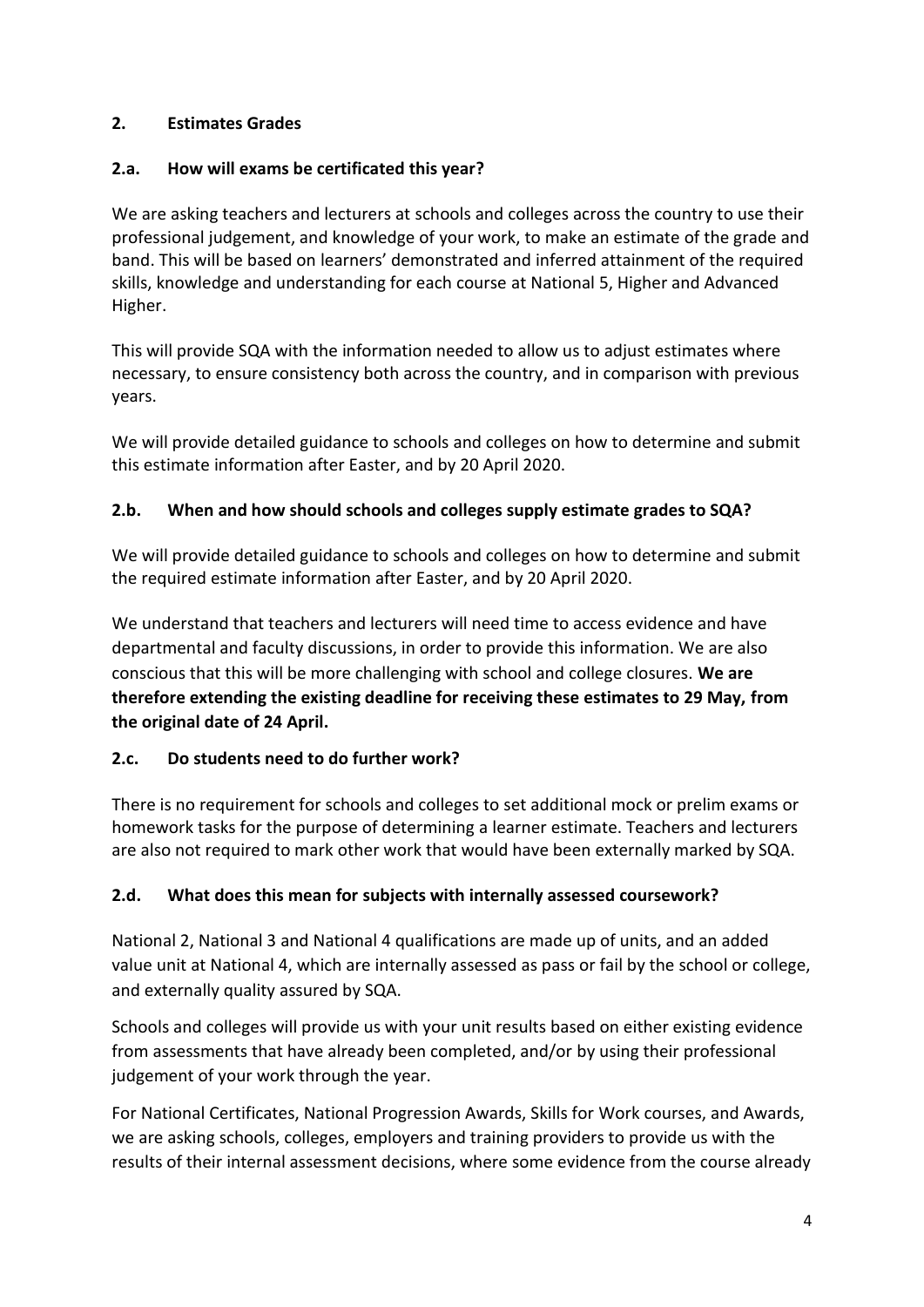exists but further progress is not possible, and/or using their professional judgement of your work through the year.

# **3. Coursework**

# **3.a Why aren't you marking my coursework?**

Coursework for Higher and Advanced Higher courses are submitted later in the year, so as a result of the current public health advice on social distancing, you may not be able to complete it and we would not be able to receive it and mark it.

While considering the required arrangements to mark National 5 coursework, that we had already received, it has become clear that we can no longer proceed with the marking of it, in a safe and secure manner, that maintains the integrity of national standards.

We know this will be disappointing news to many of you. We have taken this difficult decision to be as fair as possible to all National 5 learners, whilst responding to the latest public health guidance.

# **4. Results**

# **4.a. When will we receive our results?**

Everyone at SQA is working to ensure that learners expecting their results for National Certificates, National Progression Awards, Skills for Work courses, Awards, National 2 to National 5, Highers, and Advanced Highers, will receive their results no later than Tuesday 04 August, as originally planned.

We strongly recommend that learners [sign-up to MySQA](https://www.mysqa.org.uk/cs8/content/secure/my_homepage.jsp) in order to receive their results by text and/or email. Any learner who has already received their results through MySQA will continue to do so, and we recommend that learners review their profile to make sure their contact details are up to date.

A free appeals service will be available, to ensure that schools and colleges continue to have a mechanism to question any result.

# **4.b. Will young people be able to progress to the next stage of their education or employment with the grades they receive this year?**

SQA is in regular discussion with UCAS (the University and College Admission Service), Colleges Scotland, and Universities Scotland, who are fully aware of the situation and will help learners to progress on to the next stage of their education or employment.

We are also in close discussion with Skills Development Scotland, to ensure employers and their representatives are kept aware of the decisions being made.